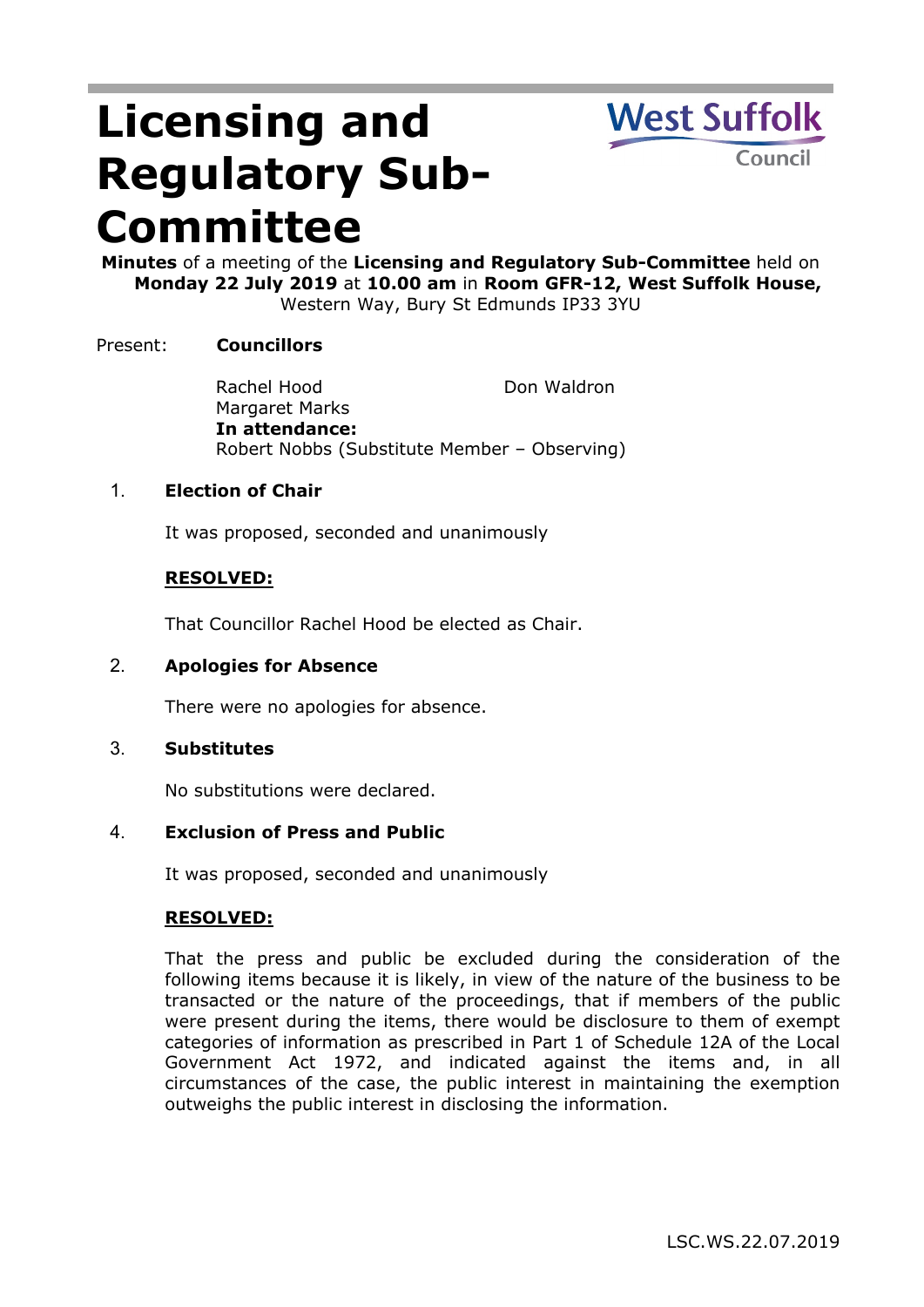## 5. **Application for a Private Hire/Hackney Carriage Driver's Licence (Exempt: Paragraphs 1 & 2) (Report No: LSC/WS/19/001)**

*(Prior to commencing this item, the Business Partner (Litigation/Licensing) sought consent from the applicant to allow Councillor Robert Nobbs and the Lawyer (Litigation/Licensing) to remain in the meeting to observe proceedings for training purposes.)*

The Chair welcomed all present to the Hearing, reported that no declarations of interest had been received and introductions to the Panel were made.

The Business Partner (Litigation/Licensing) outlined the procedure for the conduct of the Hearing as attached to the agenda.

The Licensing Officer presented the report which explained that Members were requested to consider an application for a combined Hackney Carriage/Private Hire Driver's Licence.

The Sub-Committee needed to be satisfied that the applicant was a fit and proper person to hold a licence issued by the Council.

Attention was drawn to the applicant's DVLA licence summary that had been tabled to the meeting together with the Council's Taxi and Private Hire Vehicle Licensing Criminal Convictions Policy which served as guidance for Members.

The Licensing Officer also advised of an inaccuracy within Paragraph 1.4 of the report where the conviction date had been incorrectly referenced, as opposed to the date of the offence.

The applicant attended the meeting, together with their consort, to present their case and answer Members' questions.

Following which the applicant, their consort and all Licensing Officers retired to another room to allow the Sub-Committee to give further consideration to the matter.

Following all parties' return to the meeting room the Chair advised on the Sub-Committee's decision.

With the vote being unanimous, it was

#### **RESOLVED:**

That, having taken into account all representations received both in writing and orally, considered alongside the Licensing Authority's duty to protect the public, the Sub-Committee considered there to be insufficient evidence to depart from the Council's Criminal Convictions Policy which required a minimum 3 year period free from convictions. Accordingly, **THE HACKNEY CARRIAGE/PRIVATE HIRE LICENCE APPLICATION WAS REFUSED.**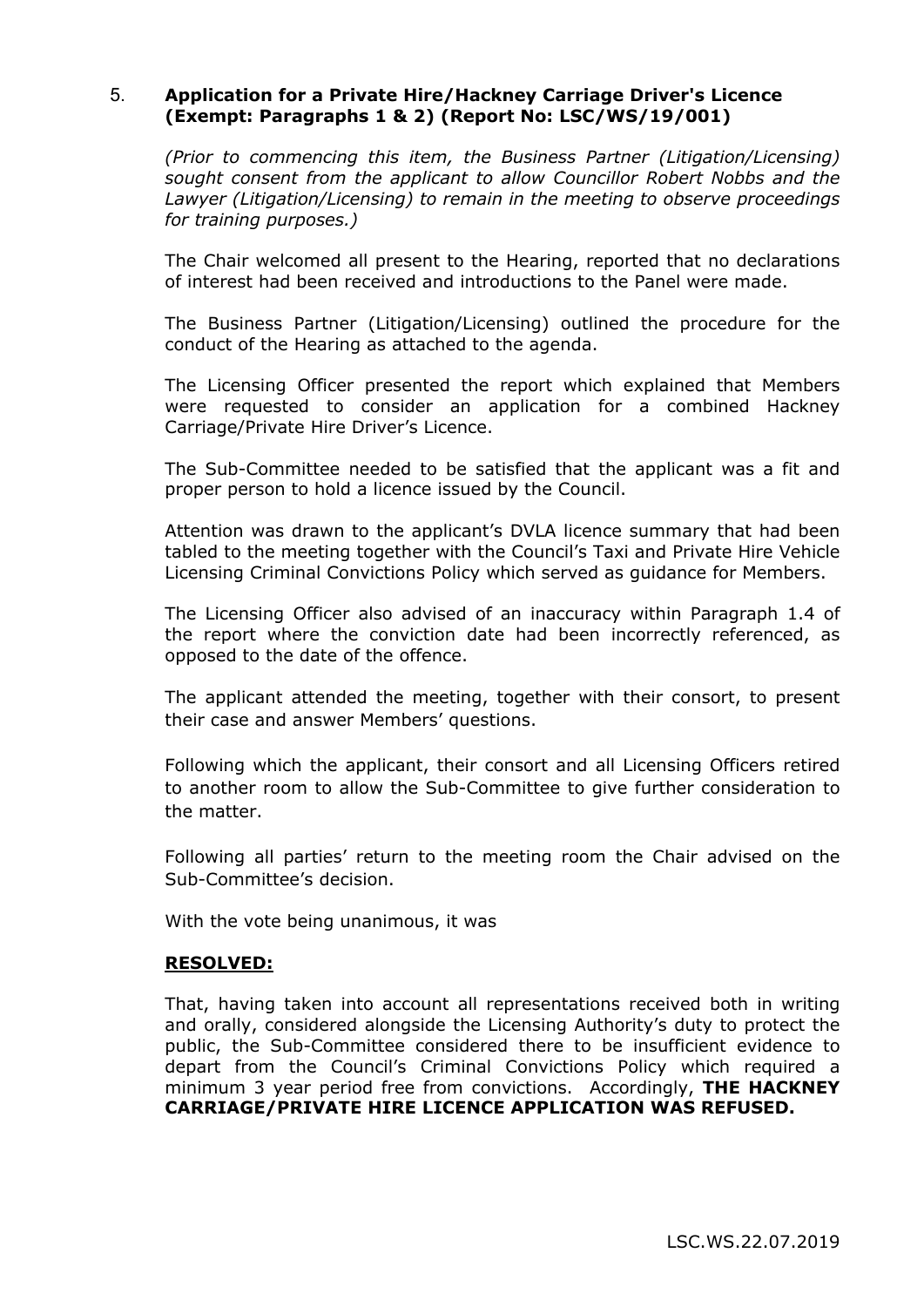The Business Partner (Litigation/Licensing) concluded the Hearing by advising the applicant of their Right to Appeal against the determination of the Authority.

## 6. **Application for a Private Hire/Hackney Carriage Driver's Licence (Exempt: Paragraphs 1 & 2) (Report No: LSC/WS/19/002)**

*(Prior to commencing this item, the Business Partner (Litigation/Licensing) sought consent from the applicant to allow Councillor Robert Nobbs and the Lawyer (Litigation/Licensing) to remain in the meeting to observe proceedings for training purposes.)*

The Chair welcomed all present to the Hearing, reported that no declarations of interest had been received and introductions to the Panel were made.

The Business Partner (Litigation/Licensing) outlined the procedure for the conduct of the Hearing as attached to the agenda.

The Licensing Officer presented the report which explained that Members were requested to consider an application for a combined Hackney Carriage/Private Hire Driver's Licence.

The Sub-Committee needed to be satisfied that the applicant was a fit and proper person to hold a licence issued by the Council.

Attention was drawn to the applicant's DVLA licence summary that had been tabled to the meeting together with the Council's Taxi and Private Hire Vehicle Licensing Criminal Convictions Policy which served as guidance for Members.

The Licensing Officer also sought the Sub-Committee's consent to table two letters forming character references that the applicant had brought with them to the meeting. The Chair therefore permitted a short adjournment in order to allow Members time in which to read the additional documentation.

Lastly, the Licensing Officer clarified that whilst the copy of the application form attached to the report was unsigned the applicant had subsequently signed the form which the Licensing Authority held on file.

The applicant attended the meeting to present their case and answer Members' questions.

Following which the applicant and all Licensing Officers retired to another room to allow the Sub-Committee to give further consideration to the matter.

Following all parties' return to the meeting room the Chair advised on the Sub-Committee's decision.

With the vote being unanimous, it was

#### **RESOLVED:**